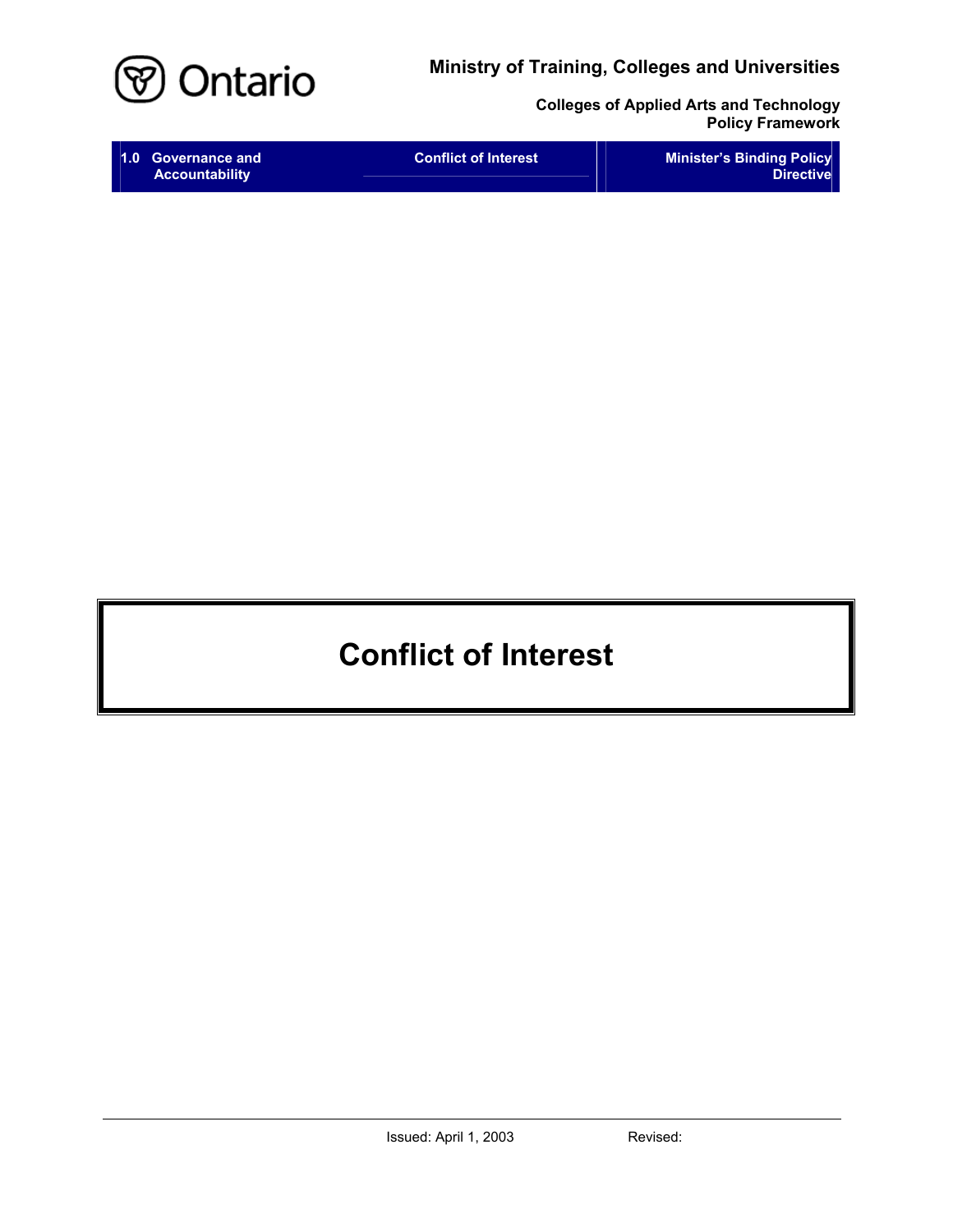

**Colleges of Applied Arts and Technology Policy Framework** 

|  | 1.0 Governance and<br><b>Accountability</b> | <b>Conflict of Interest</b> | <u>a sa Baratan San</u><br><b>Minister's Binding Policy</b><br><b>Directive</b> |
|--|---------------------------------------------|-----------------------------|---------------------------------------------------------------------------------|
|  |                                             | <b>TABLE OF CONTENTS</b>    |                                                                                 |
|  |                                             |                             |                                                                                 |
|  |                                             |                             |                                                                                 |
|  |                                             |                             |                                                                                 |
|  |                                             |                             |                                                                                 |
|  |                                             |                             |                                                                                 |
|  |                                             |                             |                                                                                 |
|  |                                             |                             |                                                                                 |
|  |                                             |                             |                                                                                 |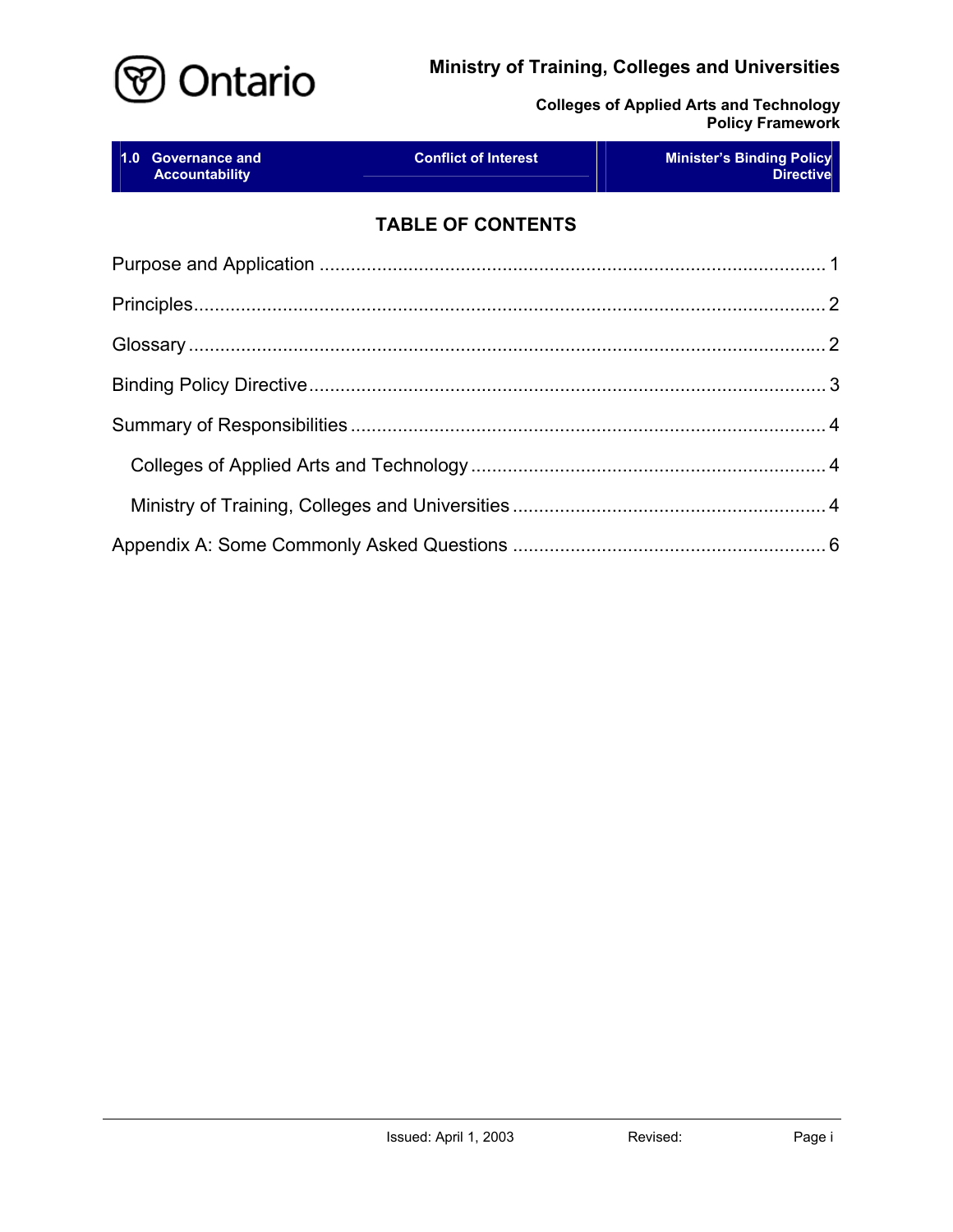

<span id="page-2-0"></span>

| 1.0 Governance and    | <b>Conflict of Interest</b> | <b>Minister's Binding Policy</b> |
|-----------------------|-----------------------------|----------------------------------|
| <b>Accountability</b> |                             | <b>Directive</b>                 |

#### **Purpose and Application**

The purpose of this Minister's Binding Policy Directive on Conflict of Interest is to enable a college board of governors to:

- Assist an individual board member in determining when his or her membership on the board has the potential to be used for personal or private benefit, financial or otherwise; •
- Protect the integrity of the board as a whole and its individual members who follow conflict of interest provisions; and
- Ensure that an individual is not disqualified from being nominated for or running for a board position because of a potential for conflict of interest.

This binding policy directive is intended to protect the integrity and ethical standards of college boards and, as importantly, protect the integrity of a board member who may face a conflict of interest.

The binding policy directive is issued pursuant to the authority in the *[Ontario Colleges of](http://www.e-laws.gov.on.ca/html/statutes/english/elaws_statutes_02o08f_e.htm)  [Applied Arts and Technology Act, 2002](http://www.e-laws.gov.on.ca/html/statutes/english/elaws_statutes_02o08f_e.htm)*, which gives the Minister the authority to issue binding policy directives in relation to the manner in which colleges carry out their objects or conduct their affairs.

**This binding policy directive does not apply where the interest is so remote or insignificant that it cannot reasonably be regarded as likely to influence the board member or where a pecuniary or other interest is in common with a broad group of which the governor is a member (e.g., students, support staff, academic staff, administrative staff). This binding policy directive does not apply where the issue is one of general or public information.** 

The intent of a conflict of interest policy is to assist individual board members to fulfill their duties in the interest of the public and to demonstrate high personal standards of moral responsibility, character, and ethics, which also protect the integrity of the board of governors as a whole.

For further information regarding this binding policy directive, click on the Contact link to consult with the appropriate [ministry contact,](http://caat.edu.gov.on.ca/HTMLpages/Contacts_Eng.html#BoardMember_ConflictOfInterest) listed in the Contacts section on the web site.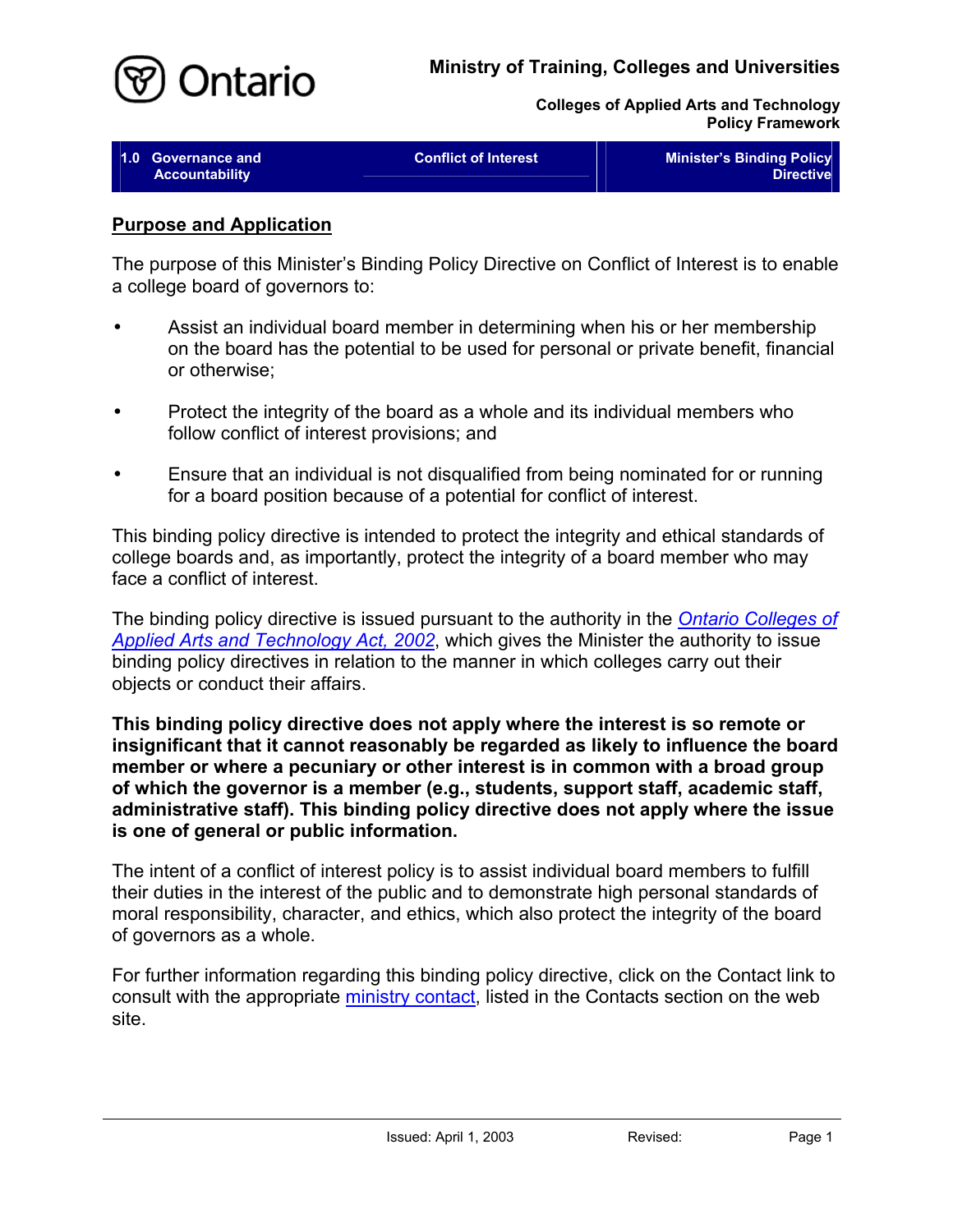<span id="page-3-0"></span>

| 1.0 Governance and    | <b>Conflict of Interest</b> | <b>Minister's Binding Policy</b> |
|-----------------------|-----------------------------|----------------------------------|
|                       |                             |                                  |
| <b>Accountability</b> |                             | Directive                        |

#### **Principles**

Members of the board of governors are expected to act honestly and uphold the highest ethical standards.

Members of boards of governors are obligated to perform their official duties and conduct themselves in a manner that will bear the closest public scrutiny because colleges are part of the broader public sector and subject to more public scrutiny than private organizations.

Members of boards of governors shall not have private interests, other than those permitted pursuant to this binding policy directive, laws, or statutes, that would be affected particularly or significantly by college decisions or actions in which they participate.

When appointed, members of boards of governors must arrange their private interests to prevent conflicts of interest. If a conflict does arise between the private interests of a governor and the official duties of that individual, the conflict shall be resolved in favour of the public interest.

Each governor, regardless of how he or she becomes a member, has a responsibility first and foremost to the welfare of the institution and must function primarily as a member of the board, not as a member of any particular constituency.

#### **Glossary**

**Actual conflict of interest:** a situation where a governor has a private or personal interest that is sufficiently connected to his or her duties and responsibilities as a governor that it influences the exercise of these duties and responsibilities.

**Governor:** a member of a college board of governors.

**Internal governor:** one student, one academic staff member, one administrative staff member, and one support staff member elected to a college board of governors from their constituent group in accordance with procedures and conditions established by the board of governors in consultation with the college students and staff. The president of the college is also an internal member by virtue of his or her position in the college.

**Perceived conflict of interest:** a situation where reasonably well-informed persons could properly have a reasonable belief that a governor has an actual conflict of interest, even where that is not the case in fact.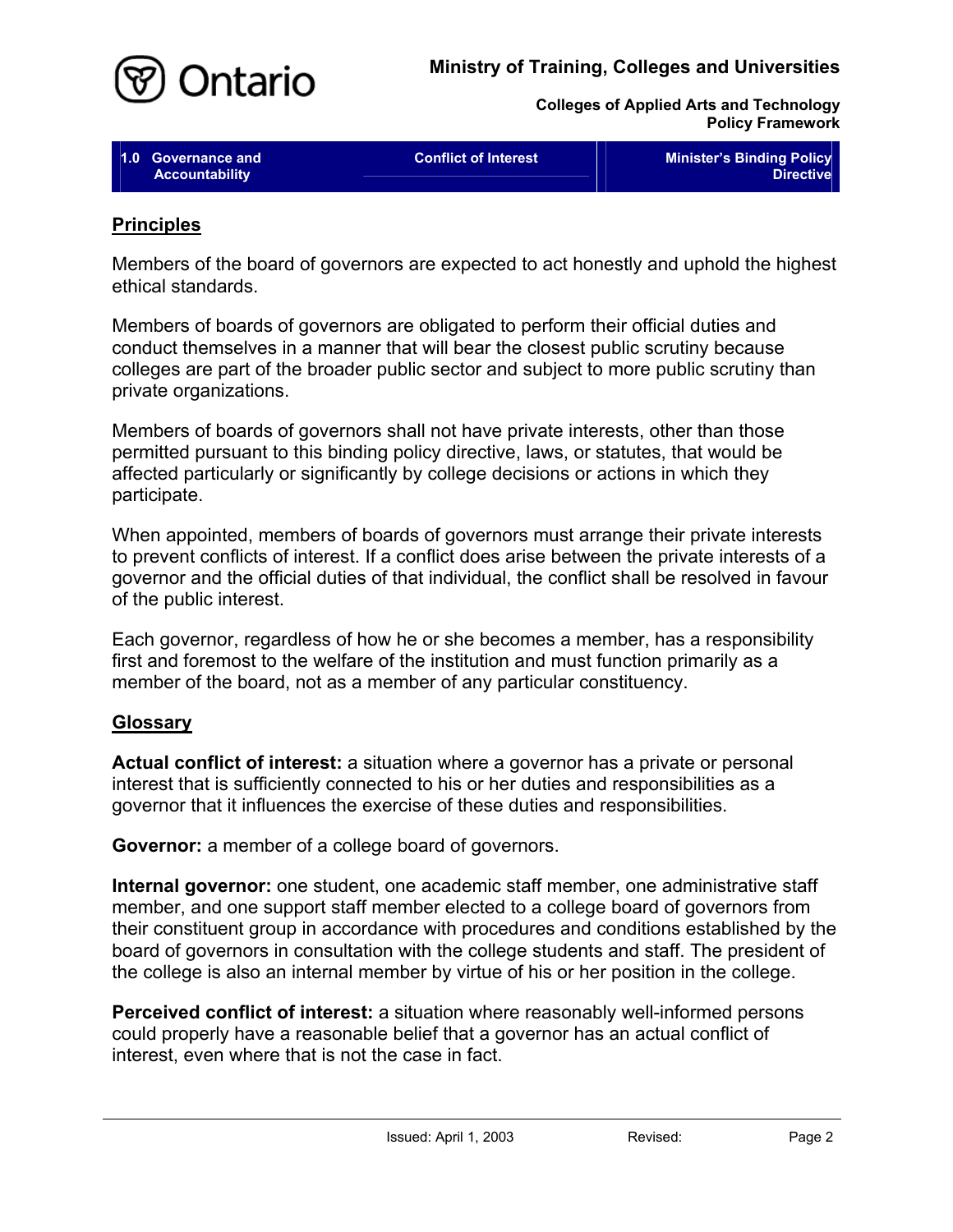

<span id="page-4-0"></span>

| 1.0 Governance and<br><b>Accountability</b> | <b>Conflict of Interest</b> | <b>Minister's Binding Policy</b><br>Directive |
|---------------------------------------------|-----------------------------|-----------------------------------------------|
|                                             |                             |                                               |

**Potential conflict of interest:** a situation where a governor has a private or personal interest that could influence the performance of a governor's duties or responsibilities, provided that he or she has not yet exercised that duty or responsibility.

#### **Binding Policy Directive**

- **A. A conflict of interest arises when a board member's private or personal interest supersedes or competes with his or her official duties and responsibilities as a member of a college board of governors. This could arise from an actual, potential, or perceived conflict of interest of a financial or other nature.**
- **B. At the beginning of every board meeting, the chair of the board of governors is to ask and have recorded in the minutes whether any member has a conflict to declare in respect to any agenda item.** 
	- **I. When the agenda item arises in the open portion of the board meeting, the member(s) with an actual conflict of interest may remain in the room for the duration of the discussion and not participate in the vote on this item. The minutes are to record that the member(s) in conflict of interest remained in the room for the discussion and did not vote on this item. Should the matter occur in the in camera portion of a meeting, the board member(s) should withdraw while the matter is being discussed or voted on and the minutes should reflect this.**
	- **II. When the conflict of interest is perceived or potential, the board of governors will determine whether the member or members remain for the discussion and vote on agenda items. The minutes should reflect what takes place.**
- **C. In cases where a conflict cannot be avoided, a board member is to declare a conflict of interest at the earliest opportunity and, at the same time, should declare the general nature of the conflict. Where a conflict of interest is declared prior to a board meeting, the declaration is to be made to the chair of the board and the board is to be informed.**
- **D. Where a board member is unsure whether he or she is in conflict, the said member is to raise the perceived potential conflict with the board, and the board is to determine by majority vote whether or not a conflict of interest exists. The said board member must refrain from voting on whether or not a conflict of interest exists.**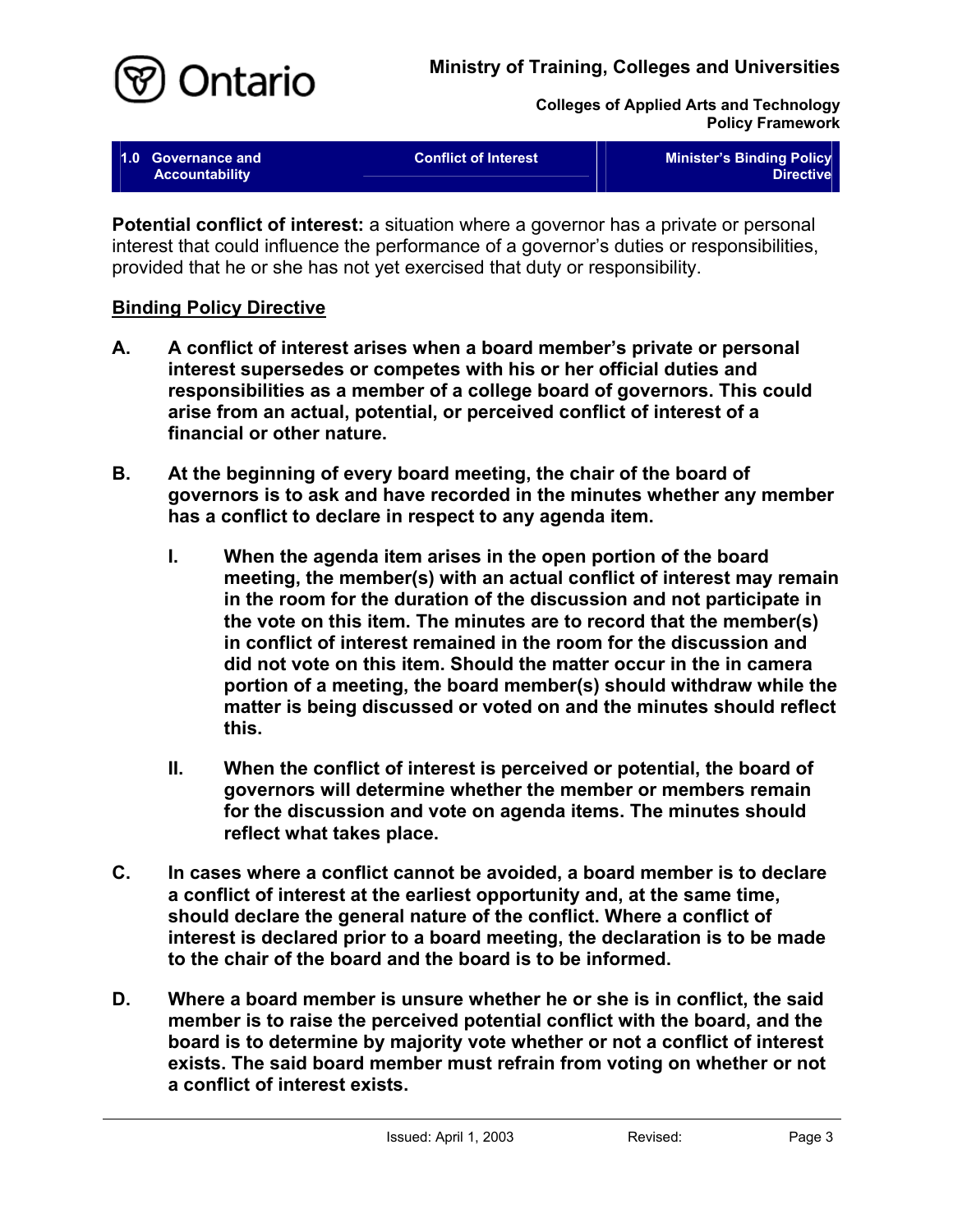<span id="page-5-0"></span>

| 1.0 Governance and<br><b>Accountability</b> | <b>Conflict of Interest</b> | <b>Minister's Binding Policy</b><br><b>Directive</b> |
|---------------------------------------------|-----------------------------|------------------------------------------------------|
|                                             |                             |                                                      |

- **E. Where a conflict of interest is discovered after consideration of a matter, it is to be declared to the board and appropriately recorded at the first opportunity. If the board determines that involvement of said member influenced the decision of the matter, the board is to re-examine the matter and may rescind, vary, or confirm its decision.**
- **F. Any board member who perceives another member to be in conflict of interest in a matter under consideration is to raise this concern with the chair of the board. The chair, in turn, is to discuss the matter with the board member who is perceived to be in conflict and, as appropriate, to hold further discussion with the reporting governor. If the discussions do not lead to a resolution, the matter is to be brought to the board and the board is to determine by majority vote whether or not a conflict of interest exists. The member perceived to be in conflict is to refrain from voting.**
- **G. Where there has been a failure on the part of a board member to comply with this binding policy directive, unless the failure is the result of a bona fide error in judgment, the board is to:** 
	- **I. Issue a verbal reprimand; or**
	- **II. Issue a written reprimand; and/or**
	- **III. Request that a board member resign; and/or**
	- **IV. Remove the board member through processes established in board by-laws.**

#### **Summary of Responsibilities**

# **Colleges of Applied Arts and Technology**

The board of governors is responsible for:

Opening each meeting with a call for disclosures of actual, potential, or perceived conflict of interest. •

# **Ministry of Training, Colleges and Universities**

The ministry is responsible for:

• Maintaining a current and relevant binding policy directive regarding conflict of interest.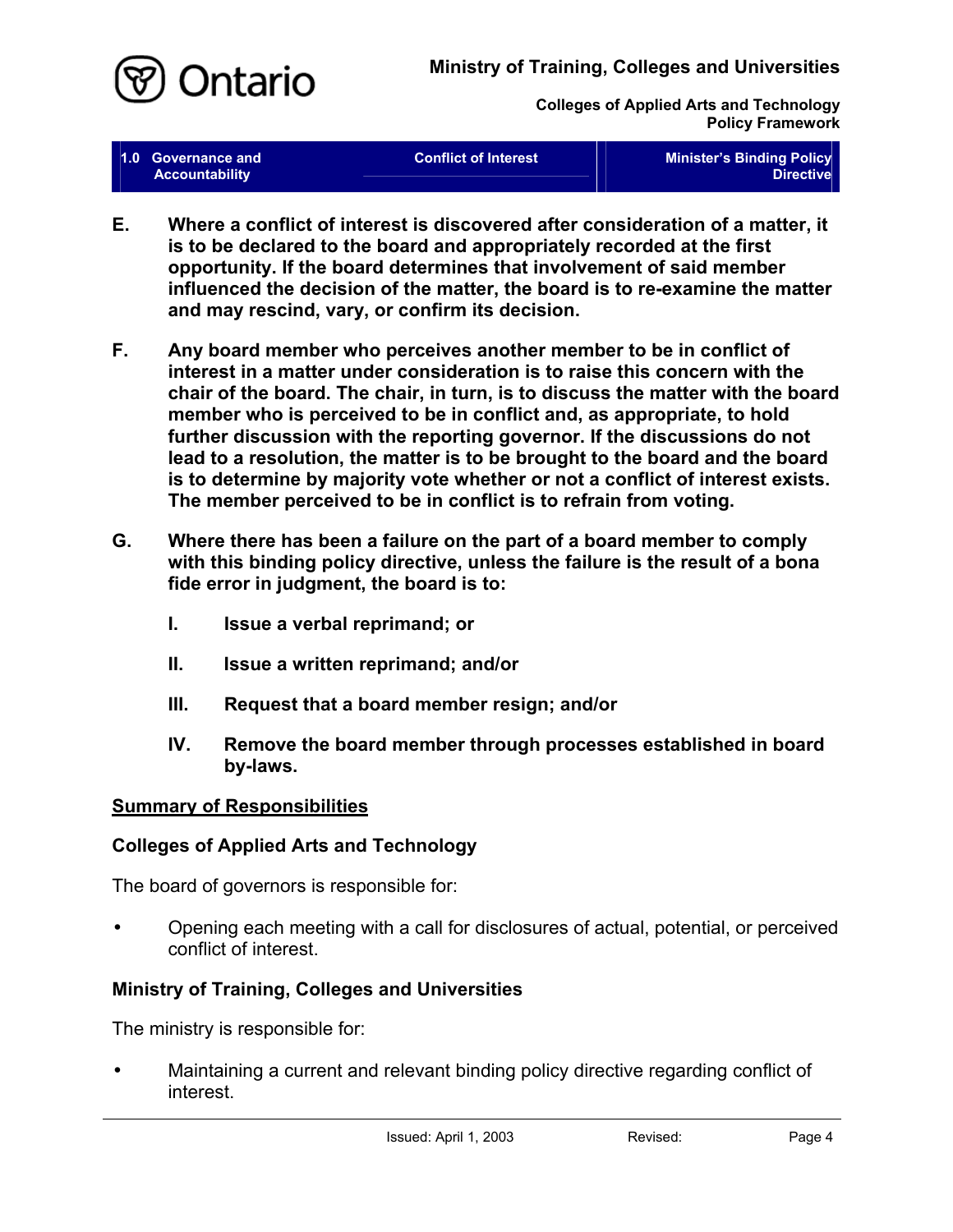

**Colleges of Applied Arts and Technology Policy Framework** 

| <b>Accountability</b> | 1.0 Governance and | <b>Conflict of Interest</b> | <b>Minister's Binding Policy</b><br><b>Directive</b> |
|-----------------------|--------------------|-----------------------------|------------------------------------------------------|
|-----------------------|--------------------|-----------------------------|------------------------------------------------------|

• Reviewing, in consultation with college boards, in a regular and timely manner the effectiveness of this binding policy directive and issuing amendments as considered necessary.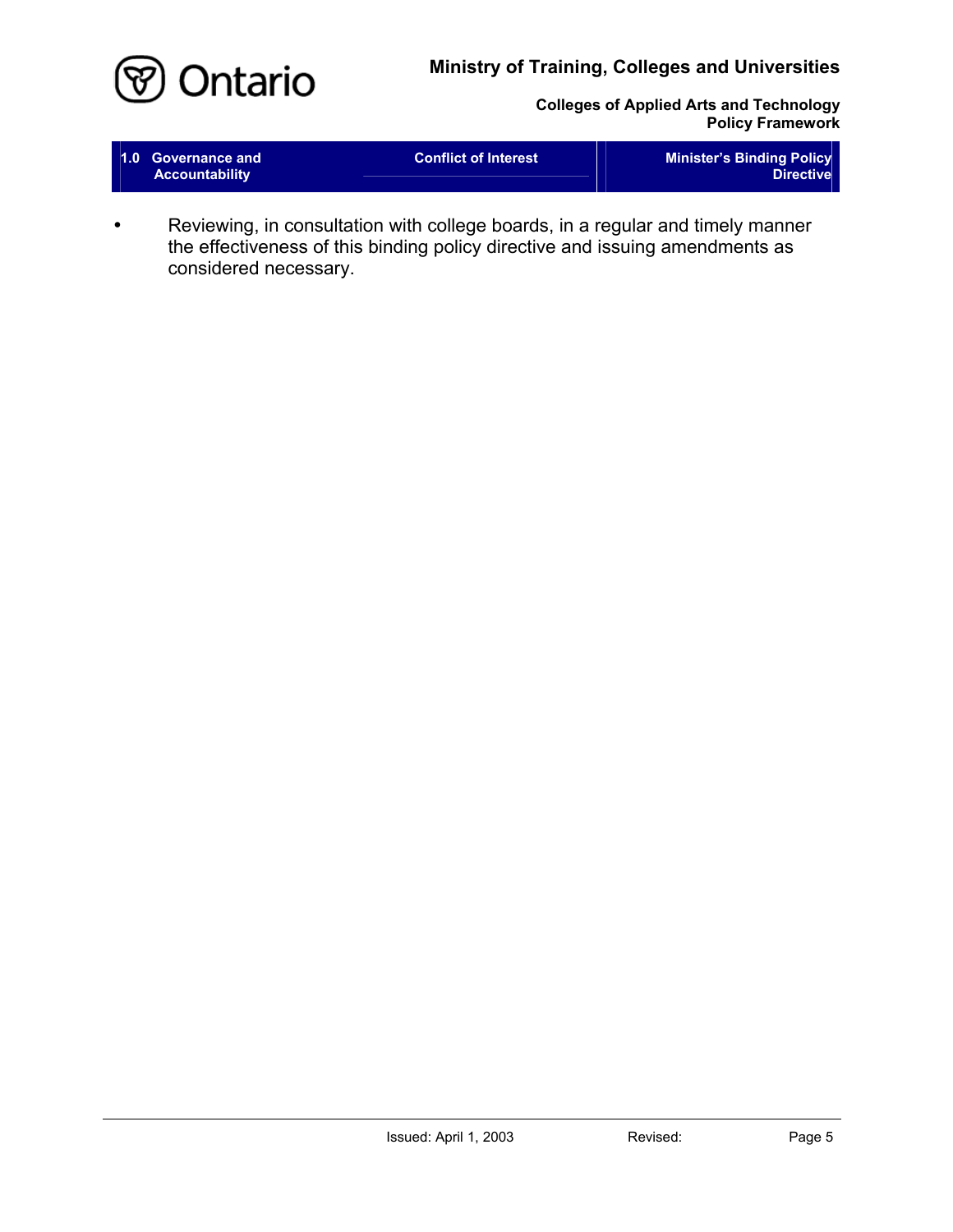<span id="page-7-0"></span>

| 1.0 Governance and<br><b>Accountability</b> | <b>Conflict of Interest</b> | <b>Minister's Binding Policy</b><br><b>Directive</b> |
|---------------------------------------------|-----------------------------|------------------------------------------------------|
|                                             |                             |                                                      |

#### **Appendix A: Some Commonly Asked Questions**

This appendix provides some examples of situations where conflict of interest commonly occurs in the operation of a college board of governors and suggests the best practices in dealing with such situations. The appendix is not intended to be an exhaustive or complete list. It is a guideline for colleges to assist boards in managing conflict of interest situations and to ensure relative consistency in the application of this binding policy directive across colleges.

#### **1. Why is the Minister introducing a binding policy directive on conflict of interest at this time?**

Conflict of interest is something all corporate boards need to address in a proactive manner. The intent of the binding policy directive is to promote a consistent approach to conflict of interest situations across the college system and to establish the standards expected for colleges as public sector institutions.

#### **2. What is an example of an actual conflict of interest situation for internal governors?**

An example of an actual conflict of interest for a student governor would be when an agenda item addresses an increase in the tuition fees for the particular program in which the student is enrolled. For staff, an example would be an agenda item where a faculty member would be faced with a decision to eliminate the program in which the faculty member taught. Another example is staff being involved in a discussion about providing confidential advice to the management collective bargaining position during the negotiation of a new collective agreement for the particular bargaining unit of which the staff person is a member.

Conflict of interest would not occur when the discussion of tuition fee increases was of a general nature or when the collective bargaining position being discussed was public information such as the discussion occurring during the public part of the board meeting.

#### **3. Can internal governors – faculty, support staff, and administrators – be part of the president 's evaluation or performance review?**

This is an example of a perceived or potential conflict of interest, and it would be up to the board to establish how to proceed. It is recommended that college boards of governors discuss such issues in advance of the actual situation arising and establish a protocol or approach to use.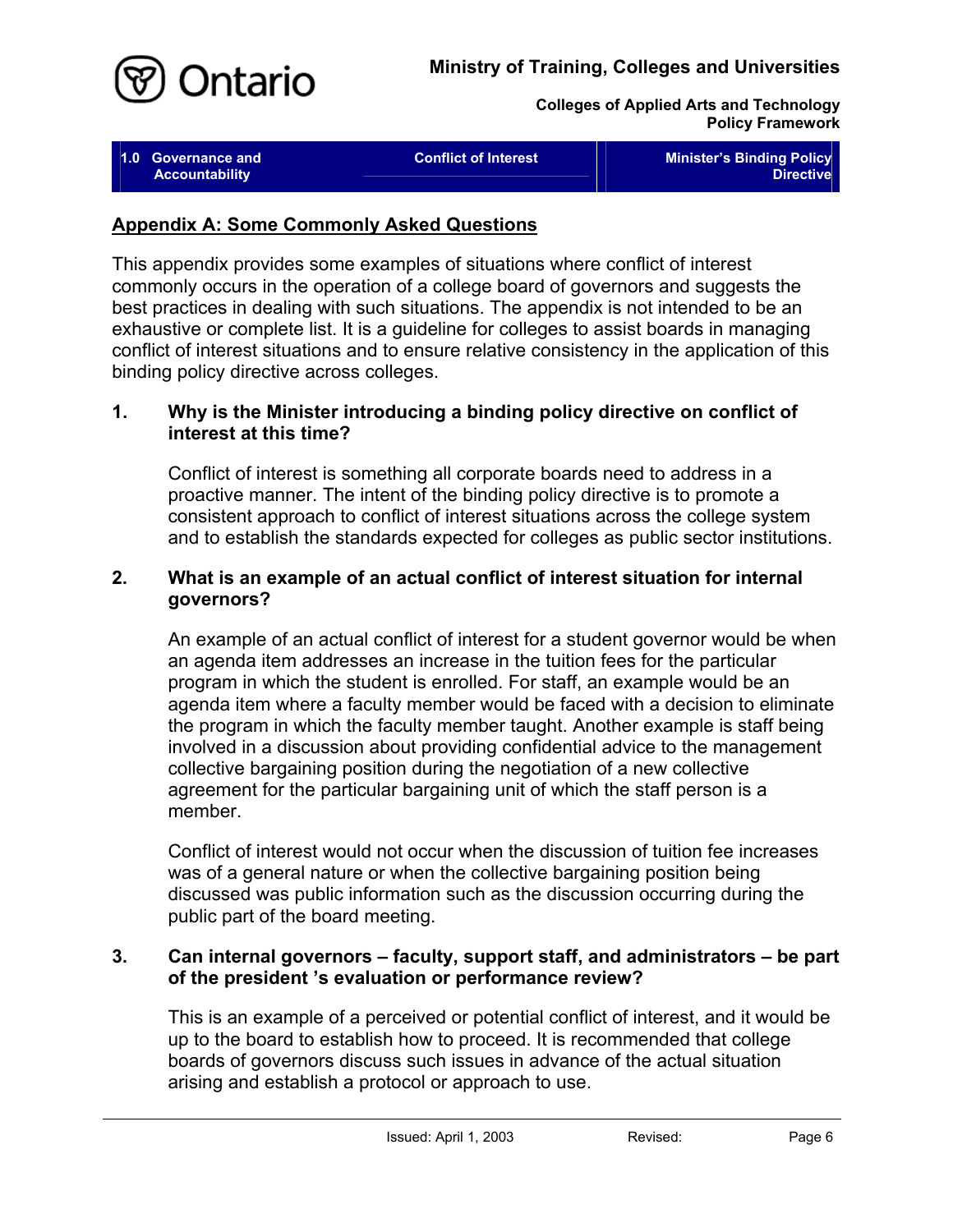

**1.0 Governance and** 

**Colleges of Applied Arts and Technology Policy Framework** 

| Governance and | Conflict of Interest | <b>Minister's Binding Policy</b> |
|----------------|----------------------|----------------------------------|
| Accountability |                      | <b>Directive</b>                 |

If it is the college's practice to involve college staff in the evaluation of the president through instruments such as surveys submitted anonymously and of which the results are collated electronically, it is not a conflict of interest situation to involve college staff board members in a discussion of the results of the survey, as this would fall within the area discussed in the Purpose and [Application](#page-2-0) section of this binding policy directive, where it references that conflict of interest does not apply where a pecuniary or other interest is in common with a broad group of which the governor is a member.

It is not considered in the best interests of the college for staff to play a role in the actual writing or delivery of the president's evaluation.

#### **4. Can students be part of the president 's evaluation or performance review?**

It is recommended that boards address the issue of perceived or potential conflict of interest in advance, and that similar principles, as in the response to question 3 above, be applied as they are with respect to other internal members.

#### **5. What is an example of an actual conflict of interest with respect to the college president 's evaluation or performance review?**

The president's involvement would be considered an actual conflict of interest when matters relating either directly or indirectly to his or her compensation, perquisites, and/or benefits are being discussed and/or decided upon. The president should neither participate in any way in nor be present for any such discussions. The board may require certain information from the president to assist their deliberations, but these queries must be of a general nature or relate to providing performance-related information concerning the president's success in meeting agreed to objectives and must not in any way, either directly or indirectly, influence decisions on his or her compensation, perquisites, and/or benefits.

#### **6. What am I supposed to do if I think a fellow governor is in a conflict of interest but he or she has not declared it?**

It is the responsibility of the chair to ask and record in the minutes whether any governor has a conflict of interest to declare with respect to the agenda.

It is the responsibility of each governor to declare a conflict of interest and its general nature at the earliest opportunity. If a conflict is declared prior to a board meeting, the declaration should be made to the chair of the board. It is the responsibility of the governor with the conflict or the chair to declare the conflict at the board meeting.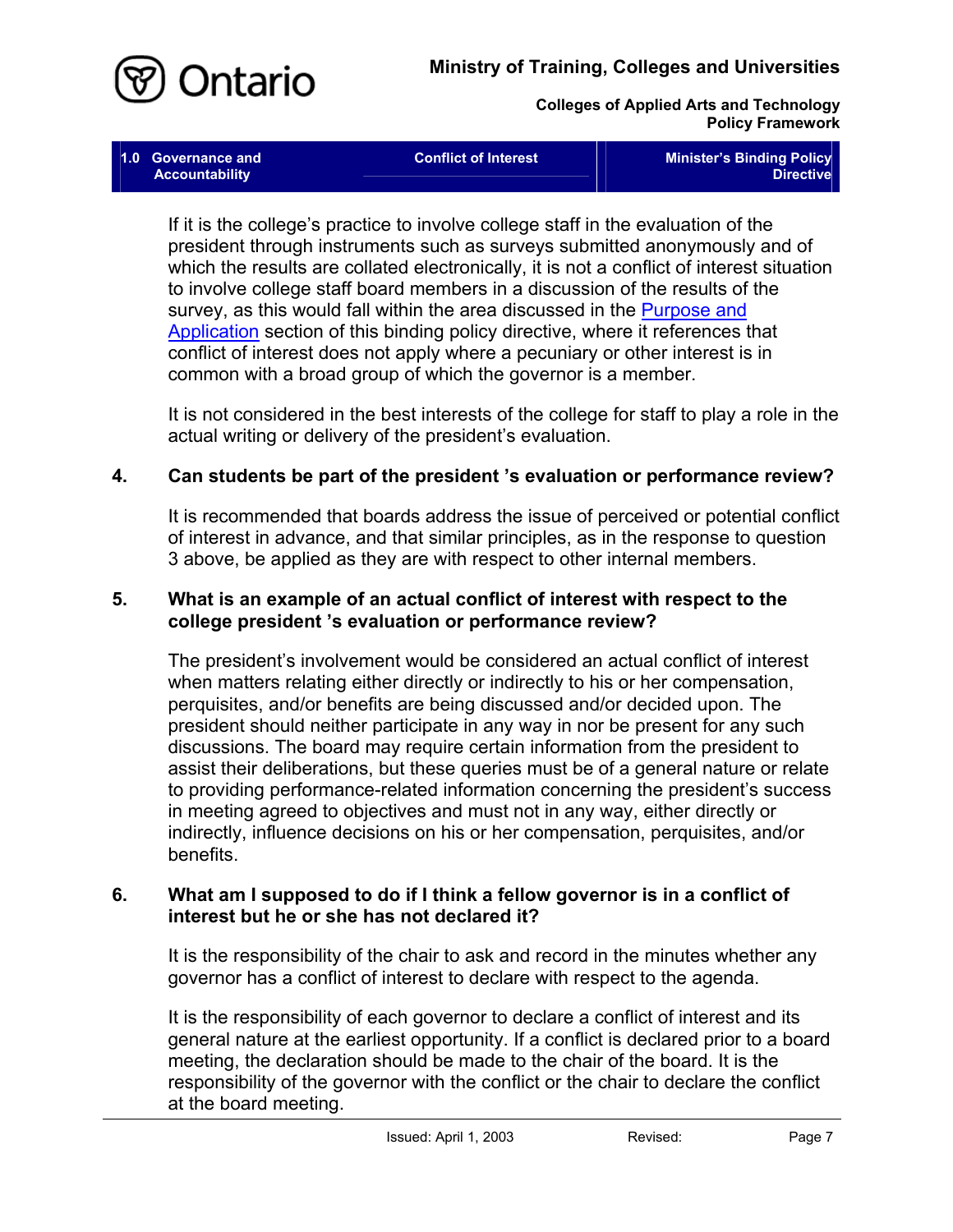

If a governor does not declare a conflict when other board members believe one does exist, Section F of the binding policy directive makes it the responsibility of those who perceive that there is a conflict of interest to raise the issue with the board chair. It is the chair's responsibility to discuss the conflict of interest with the governor perceived to be in conflict. If the chair and the governor in question cannot resolve the issue, the matter must be brought to the full board for resolution and the issue be decided by a majority vote.

#### **7. Does the board have to record declarations of conflict of interest in the minutes?**

Yes, as recording declarations of conflict of interest protects both the integrity of the individual member and the board as a whole and is a matter of public record. As well, the board minutes should record that the member in conflict did not participate in any discussions or voting and, if applicable, left the room.

#### **8. If a governor declares a conflict of interest, does he or she have to leave the room?**

As outlined in **Section B** of the binding policy directive, the governor's presence or absence will depend on the nature of the conflict and whether the board is in closed or open session. Where there is an actual conflict (a situation where a governor has a private or personal interest that is sufficiently connected to his or her duties as a governor that it influences the exercise of these duties and responsibilities) and the board meeting is in camera or is a closed session, the binding policy directive requires that the board member not participate in the discussion by leaving the room. In the open portion of the meeting, the governor may stay but not participate in the discussion. Where a perceived or potential conflict of interest arises in a closed session, the board will decide whether the individual should remain in the room.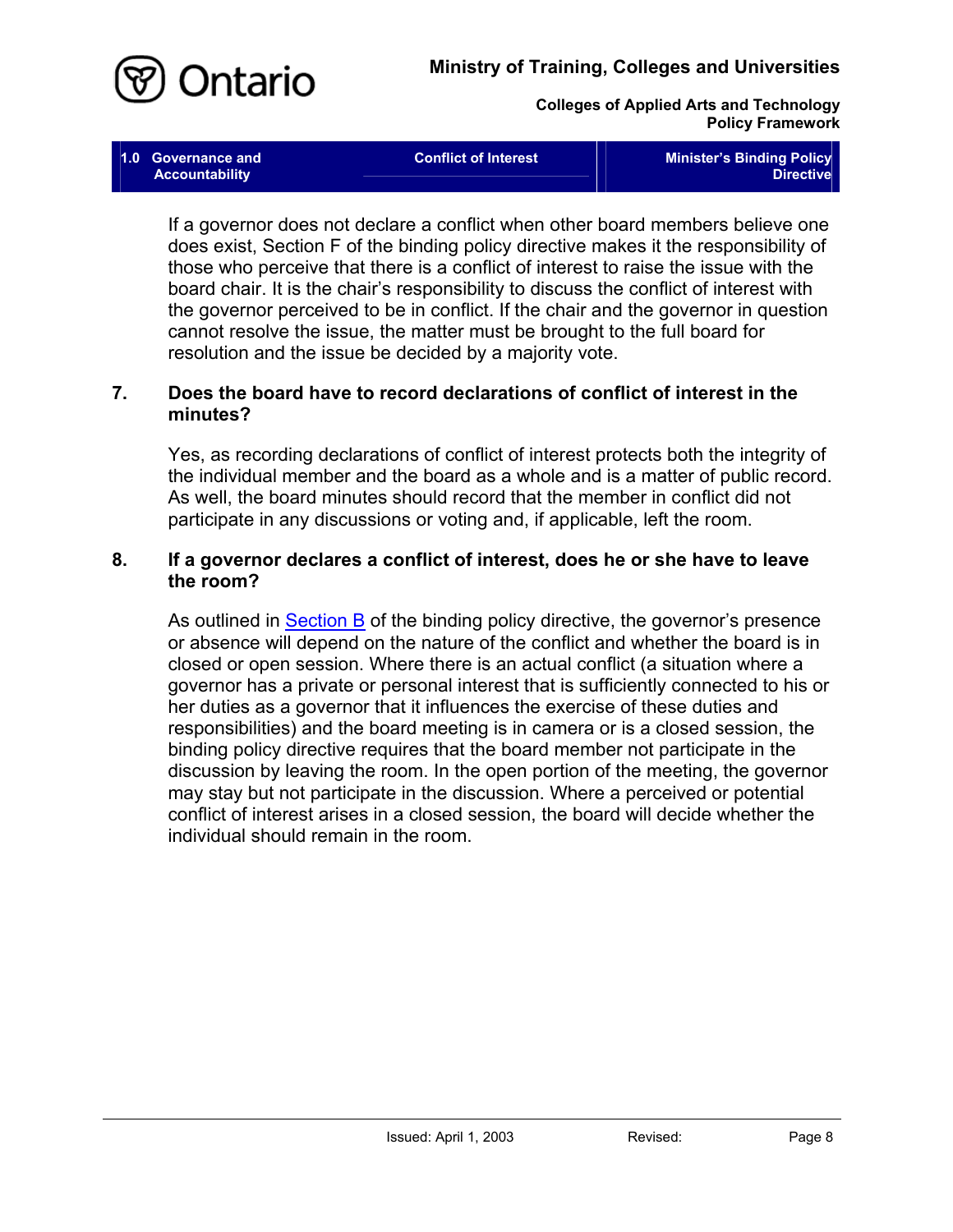

| 1.0 Governance and<br><b>Accountability</b> | <b>Conflict of Interest</b> | <b>Minister's Binding Policy</b><br><b>Directive</b> |
|---------------------------------------------|-----------------------------|------------------------------------------------------|
|                                             |                             |                                                      |

#### **9. Can a member of a board of governors who owns a company submit a tendering proposal to the college?**

Yes, a governor may submit a tendering proposal to the college. However, at the point in time when a governor becomes aware that his or her company might submit a tender, the governor should make the intention to do so known to the board chair. This situation could lead to either a perceived or actual conflict of interest, as the governor might have information not available to competitors in the tendering process. The board of governors will need to consider how to proceed to ensure an open, fair, and transparent process.

Should the governor's company actually submit a tender, the situation would then need to be treated as an actual conflict situation should the board be involved in a decision relating to the tender.

#### **10. Can a governor apply for any position within the college?**

The individual's position as a board member could be perceived as being of benefit in the competition for a position with the college. A board member would need to resign from the board before applying for a position at the college. He or she cannot apply as an active member of the board in the hopes of protecting his or her position on the board if he or she is not the successful candidate.

#### **11. Is it appropriate for colleges to allow governors or members of their families to take courses or programs without paying tuition?**

Governors are not entitled to any personal benefits from their participation on a board.

#### **12. Can a board allow funds to be spent on special mementoes to governors retiring from the board?**

Small incidental gifts may be appropriate in recognition of the services provided by governors. These mementoes should be appropriate as a common expression of courtesy, within the normal standards applicable to the use of public funds and acceptable upon public scrutiny.

# **13. Can a politician sit on a college board?**

Yes, in fact, when the colleges were first established, one seat was reserved for municipal politicians. However, as there may be instances in which the person may be in an actual, potential, or perceived conflict of interest, the board would